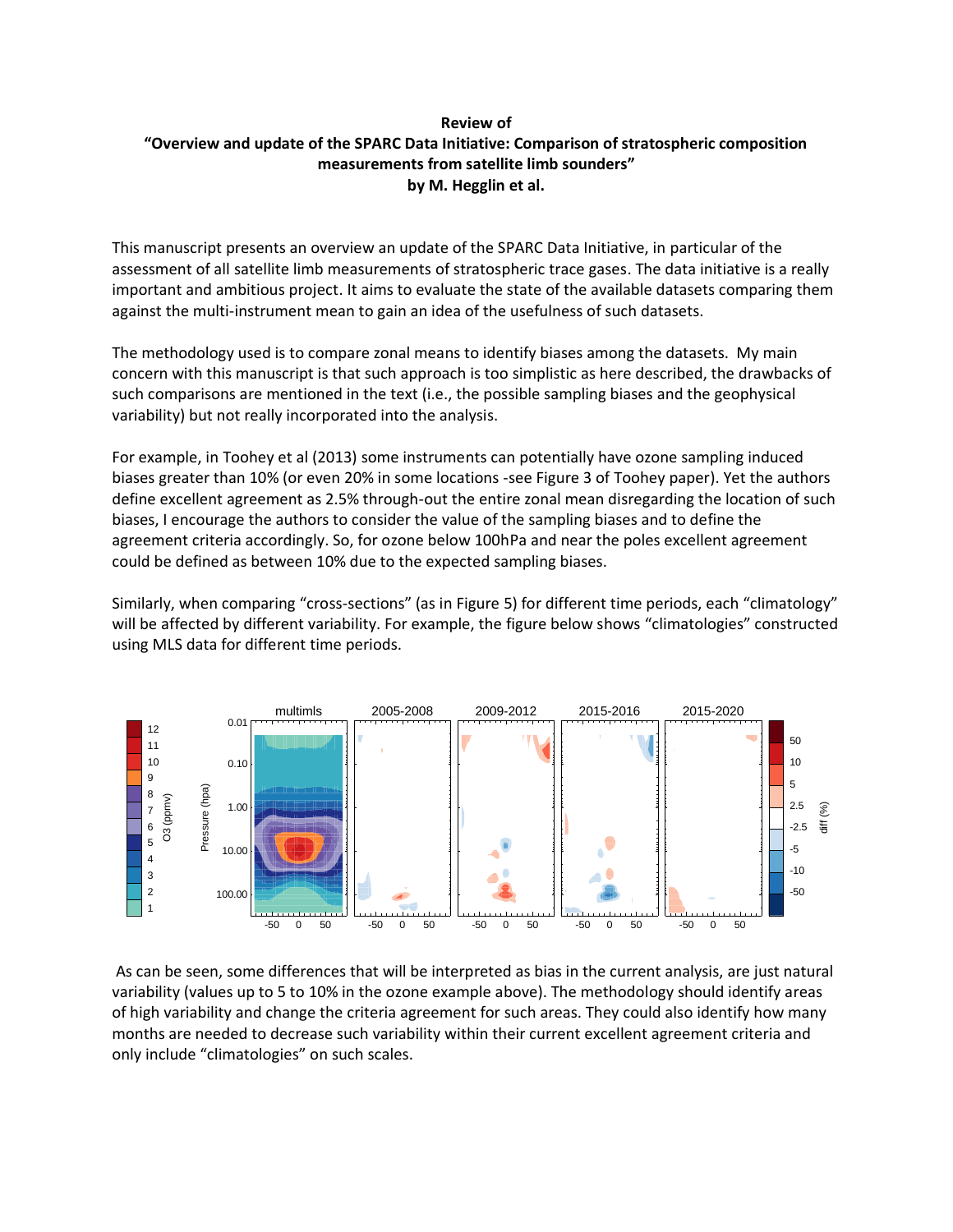I understand that including the sampling biases and the variability into the analysis may be overambitious for the already ambitious project. But at least a more thorough discussion of the caveats of the agreement criteria is needed.

Comments:

P2 line 20: the vertical resolution is not 1 to 4km according to the satellite instruments section. P2 line 28: There should be more recent citations for stratospheric dynamics and transport.

P3 line 4: Delete the in-preparation paper.

P2 line 28: Space missing between N2O5 and HNO4.

P3 line 29: add "and" between CH2O and CH3CN

Figure 2 is hard to read. Consider getting rid of the alternating blues background and filling the cells using solid colors instead of Xs. For example

| <b>SPARC</b> | Mol1 | Mol <sub>2</sub> | Mol3 | Mol4 | Mol5 | Mol6 | Mol7 | Mol9 | Mol10 |
|--------------|------|------------------|------|------|------|------|------|------|-------|
| data         |      |                  |      |      |      |      |      |      |       |
| initiative   |      |                  |      |      |      |      |      |      |       |
| Inst1        |      |                  |      |      |      |      |      |      |       |
| Inst2        |      |                  |      |      |      |      |      |      |       |
| Inst3        |      |                  |      |      |      |      |      |      |       |
| Inst4        |      |                  |      |      |      |      |      |      |       |

P4 line 14: It is not clear to me what is meant by random sampling error? The sampling error is anything but random is determined by the sampling and the variability of the measured parameter. Are the "highly structured and transient features that may not be resolved by some instruments" refer on P4 line 25 what is meant by random sampling error? Please clarify.

Section 2: This entire section is inconsistent. Some instrument subsections have information about its vertical resolution, some have information about the spectral range and spectral resolution, some have information about which retrieval they are using, some explain the measurement concept (i.e. GOMOS), some have FOV information, or tangent heights. Please be consistent, if you feel the need to explain on detail for an instrument, then explain it for the other, regardless if it is given on the tables.

P5 line 22: Please add emission after nadir. They are other type of measurements using the nadir view.

Figure 3: What is wrong with SCIAMACHY and OMPS around 45W and 60S? Is this related with the South Atlantic Anomaly, if those please mention it here or in the SCIAMACHY / OMPS sections. This figure is also missing the sampling patterns of LIMS, MAESTRO and SAGEI. If MAESTRO sampling is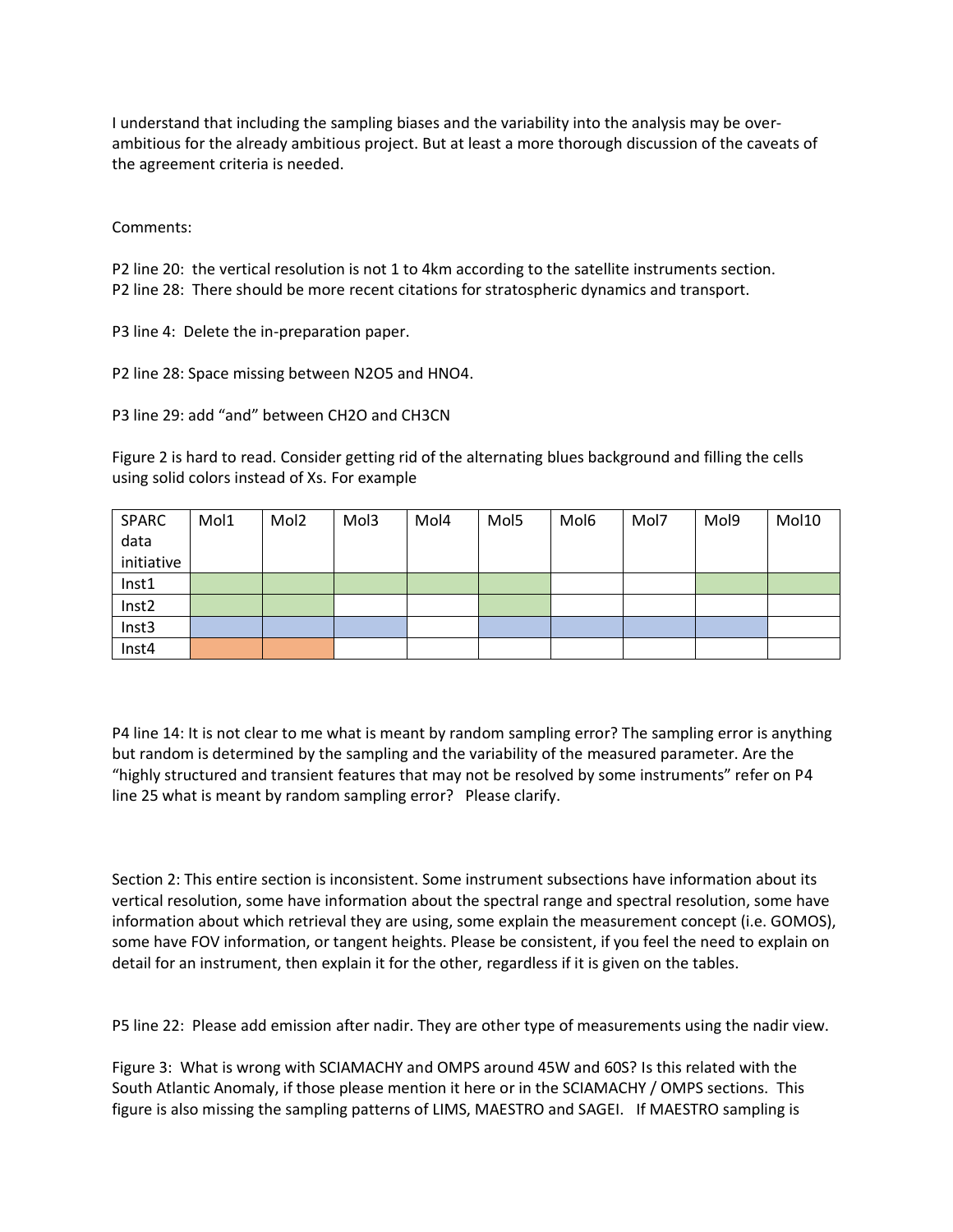missing because is the same as ACE-FTS, please make sure to specify that in the ACE-FTS subplot title or in the caption.

P6 line 17: delete space before 70S

P7 line 2: "was about 3 to 5km" contradicts the statement made in the introduction "1 to 4 km"

P7 line 15: if POAMII and POAMIII tracks are identical why show them on Figure 3. (Just curious what happen to POAM1)

Section 2.6. I thought there were different retrieval versions for this instrument. Which one are you using and why?

P8 line 14: This is the same principle of sun occultation which was not explained previously. Why explain it here? or better yet Why not explain the sun occultation and other methods the first time they are introduced...

P8 line18: altitude resolution of GOMOS is 0.5 to 1.7 versus 3 to 5 UARS MLS are you should you do need to use the averaging kernels. Could you prove that the comparisons do not improve when comparing so dissimilar resolutions?

P8 line 26: I thought it was 0.025 cm-1 (see for example <https://amt.copernicus.org/articles/2/337/2009/amt-2-337-2009.pdf> )

P9 line 3: Please justify why are you using this retrieval and not any of the many others…

P9 line 23: "the latitude scanning (see figure 3) is the same each year". That is not true, it changes slowly, the pattern may be the same but not the time of the measurements, see below:

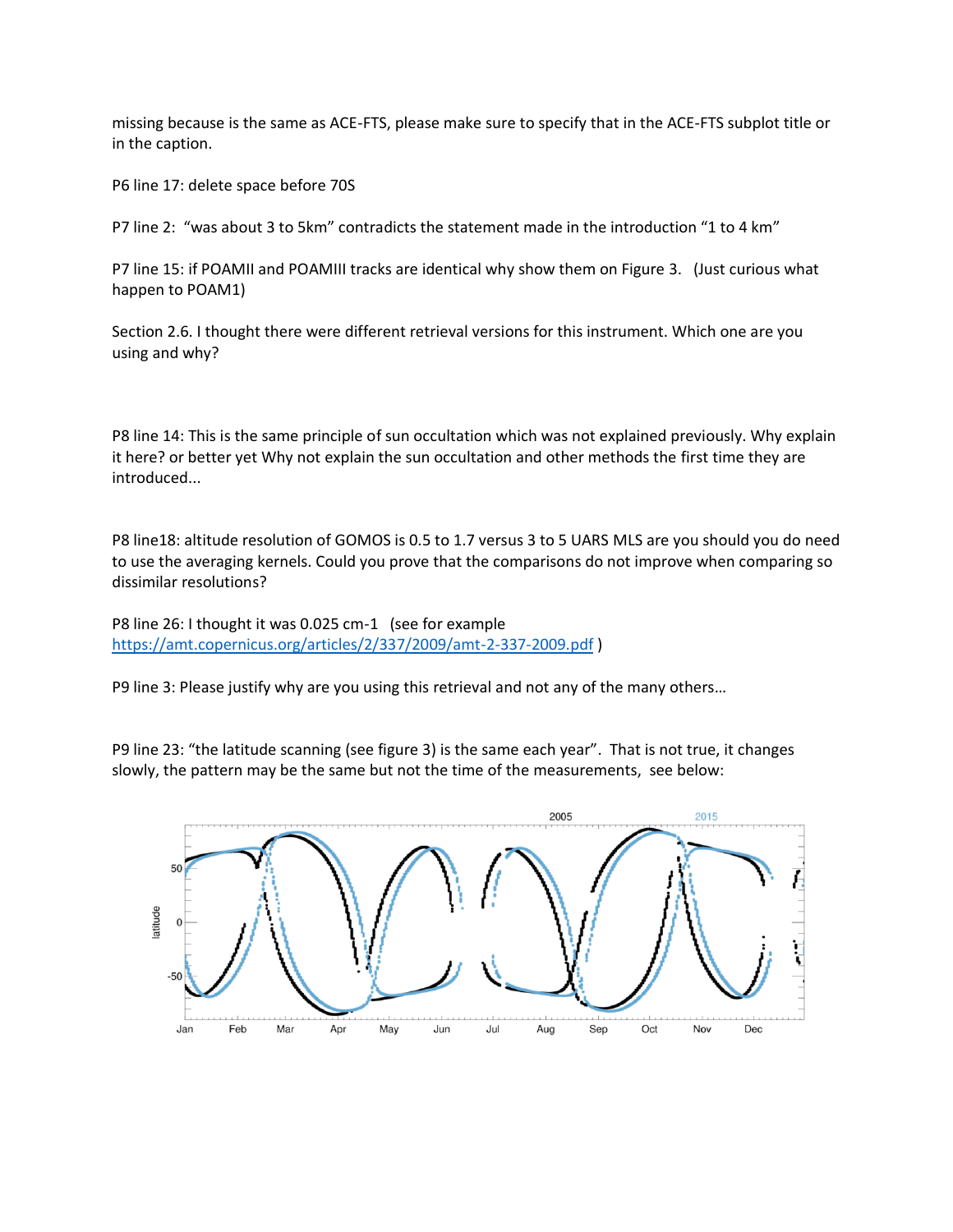P9 line 25: Methodology discussions should be moved to section 3

P10 line 5: Again, I am assuming that their sampling patterns are identical. In that case, Figure 3 should be labeled differently so that the reader know that their sampling pattern is the same..

P10 line 8 Methodology discussions should be moved to section 3

P10 line22: The instrument was not damaged. Please change to: Unfortunately, during launch, most of the aperture was obstructed by a plastic film used for insulation that became detached during the ascent to orbit. (or something similar) https://doi.org/10.1117/12.623574

P10 line 24 Coverage is 65S – 82N <https://doi.org/10.1029/2007JD008824>

P11 line 11: Coverage is between 38S-65N in north looking days and 65S-38N on south looking days so, as shown in figure 3, I could be argued that the coverage is actually 65S-65N. What does nominal mean in this instance?

Section 2.17: I do not believe TES is used at all in the manuscript. Please delete this section or include examples using TES data.

P11 line 18: the apodized or unapodized detail was not mention for MIPAS.

P12 line10: The data preparation and handling of the dataset is a really important step of the whole endeavor. Please provide a brief description here, or in each instrument section. Also, the SPARC data initiative does not have information on the new datasets included in this manuscript.

P12 line19: The conversion from altitude to pressure levels as well as the conversion from number density to volume mixing ratio will introduce an uncertainty. According to 10.5194/amt-9-2497-2016 this bias could be up to 5% in the upper stratosphere (Figure 8/section 6 of that paper).

P12 line16: is not clear to me what is meant by hybrid log linear interpolation, do you mean that you linearly interpolated on log(pre) instead of on pre. A brief explanation will suffice.

The terminology on Table 3 is barely used through-out the rest of the text. I recommend changing the blue-red color bar of Figures 5, 6, 8 etc, to a blue-white-red color bar with the white covering from -2.5 to 2.5. That way the reader could easily identify where the excellent agreement is found.

P12 line 24: The authors seem to use climatology file when they meant zonal monthly mean files. It is confusing.

Figure 4: Again not climatology file, zonal monthly mean file, space missing between and-LST\_MEAN. MIPAS was not available in 2018. Do you mean 2008?

P12 line 29: Toohey et al 2013 is not the only study about sampling biases for limb instruments, there are more, for example: 10.5194/amt-7-1891-2014, 10.5194/acp-16-11521-2016, 10.5194/acp-18-4187- 2018, 10.5194/amt-12-2129-2019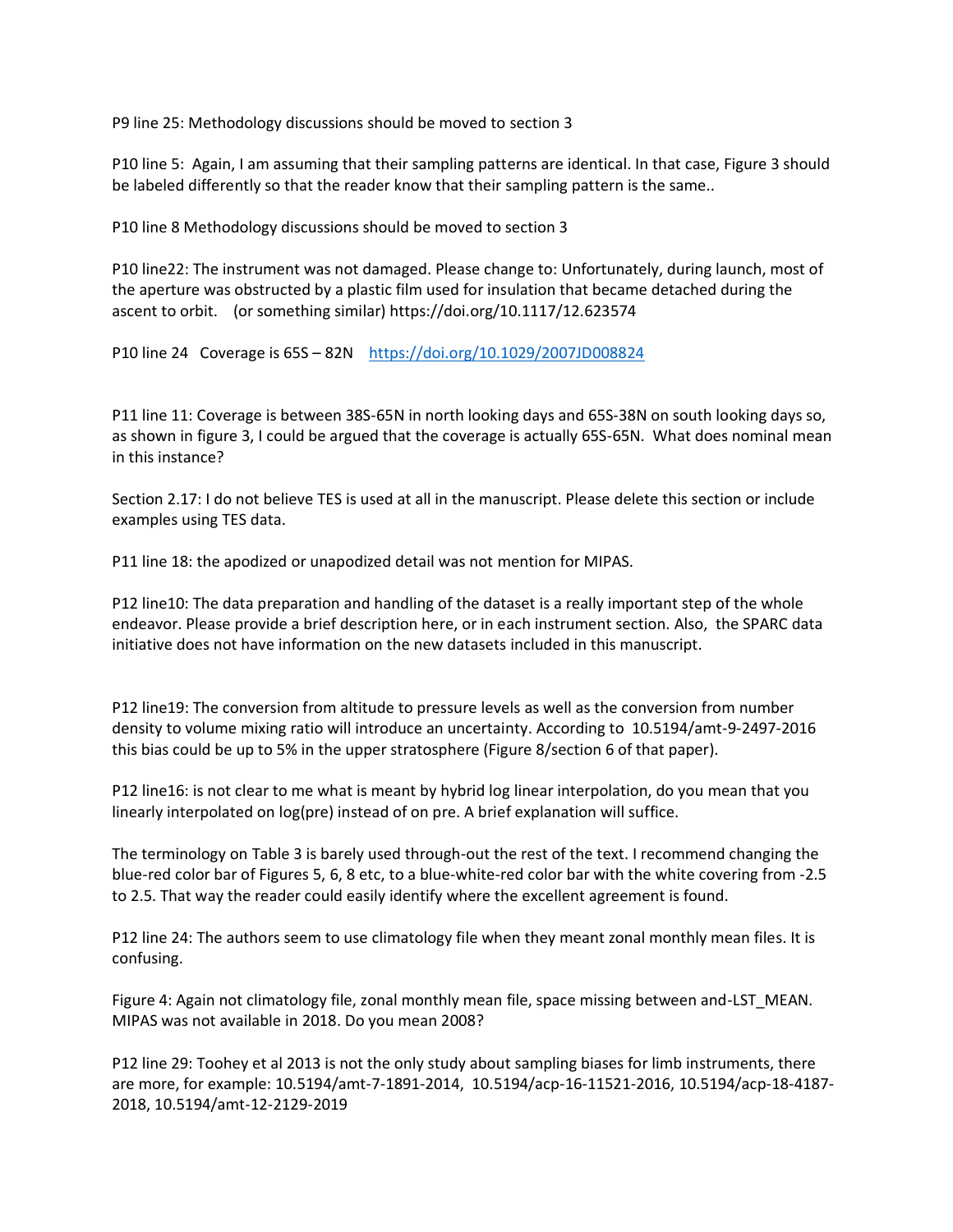P13 line 26: How do the authors define if measurements from a given instrument are deemed unrealistic. I think the MIM will be more robust if the authors defined quantitively which measurements to include or exclude.

P14 line 17: Since the second summary is not going to show here, please delete this paragraph.

P16 Line15: Why are the author evaluating different retrievals for OMPS? If they are going to do that, they should include all the retrievals from MIPAS and OSIRIS, etc.

P16 line 23: Wang et al is published already. And it shows how to get rid of the altitude registration problem. Such correction should be implemented for SAGEIII/ISS. As well as for SAGEII since that product is also affected.

P17 line 27: I thought kernels were not considered at all through the whole study. Further I do not see what retrieving in log space has to do with the kernels. The averaging kernels are concentration dependent disregarding if they are retrieved in log space or not. Retrieving in log space only ensures that the retrieval will be positive.

P19 line 1: instead of the current figure 5 why did the authors do not show the figure 5 and 6 equivalent for CH4. It will presumably show the same results as Figure 7 but I will be consistent with the previous to sections.

Figure 7 what is the shaded region is this the excellent agreement region or the very good please specify in the caption.

Figure 8: the color bar units are missing. Is the level in the differences really 2 or 2.5.

P20 line11: Not "climatologies", zonal monthly mean from SMR, MIPAS, …

P20 line18: Again, be consistent in Figure 5 and 6 you only show the MIM, not the individual instruments zonal means. Now, looking at those, why are the authors including SMR into the MIM when there is a clear high bias around 20hPa in the tropics and a clear artifact around 60N.

P21L16: Were some instruments not included for O3, H2O in figure 14 due to differences in time period, Why is this important for CO but not for H2O, O3, etc?

P22 line 3: Why was ozone at higher altitudes not corrected using a chemical box model? There is a strong diurnal variation in the US-LM affecting those concentrations.

P22 line 25: Why does figure 11 does not include the MIM? Also, this figure should include panels showing the difference versus the MIM to be consistent. How are the authors evaluating the good agreement (P22 line27) or the agrees well (P22 line31) or the very good agreement without it.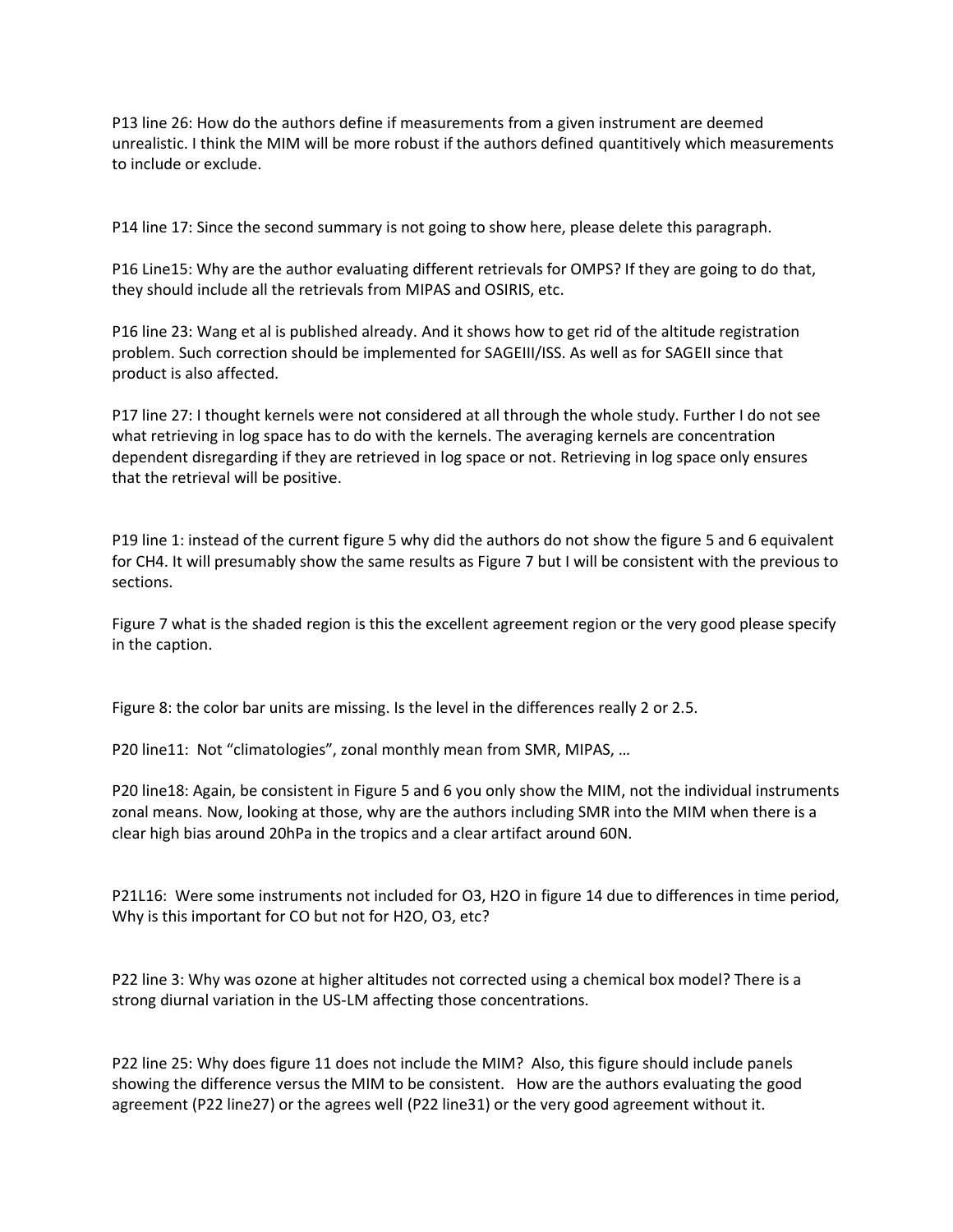What does the "s" stands for in ACE-FTS s10am etc?

Figure 12: What is the "s" or the "ss"

P24 line 1: sorry if this is obvious and I am just not understanding it. How come if you compute anomalies as monthly – MYM (multy year mean) might display a diurnal cycle while doing (monthly – MYM) / MYM \*100. does not?

P24 line 11: "possibly due to its higher vertical resolution" This statement could be proven by applying for example the MIPAS averaging kernels to HIRDLS and repeating the comparison.

P24 line 17: Again, please be consistent, in previous sections there has always been mention of the previous evaluation.

P24 line32 SMR data is not used at all in Figure 13, i.e., the only comparison shown in the manuscript.

P25 line 1: please include the equivalent of Figure 5 and 6 for HO2. Showing the MIM and the difference versus the MIM for SMILES, MLS and SMR before discussing the November 2009 and February comparison.

Figure 13: are you comparing the MIM for 2 instruments. If you are, then just shown the MIM and then the differences. Were the SMILES selected according to their local time or all local times were included in this comparison?

P25 Summary evaluations. Is the reader supposed to be using the definitions on Table 3 with Figure 14, 15 and 16? If it is, the color bar should reflect the values determined in such table 3.

P26 line1: Why is there no HO2 1-sigma multi-instrument summary as for the other molecules? There are other molecules with only 2 or 3 instruments as for SF6, HF, NO, HCl.

Why is there no BrO 1-sigma summary?

Figure 15 is not consistent with Figure 14, I understand that the authors are redoing the Figure from the SPARC DI but for this paper it will be much better is they kept a simple layout as in Figure 14. That is, remove the boxes and the chemistry explanation, etc.

P26 line 11 The acronyms (CSA, ESA, JAXA, etc) are not are not defined.

P26 line 16 These manuscript only updated the trace evaluation, as written it implies that it also evaluated the aerosols observations.

P26 line 26: The doi zenovo link those not exist. As in, google cannot find it (neither the zenovo webpage). You have to go into the webpage and search for Hegglin to get the dataset. Please clarify

P27 line 5: Why generally? It always produces larger sample sizes.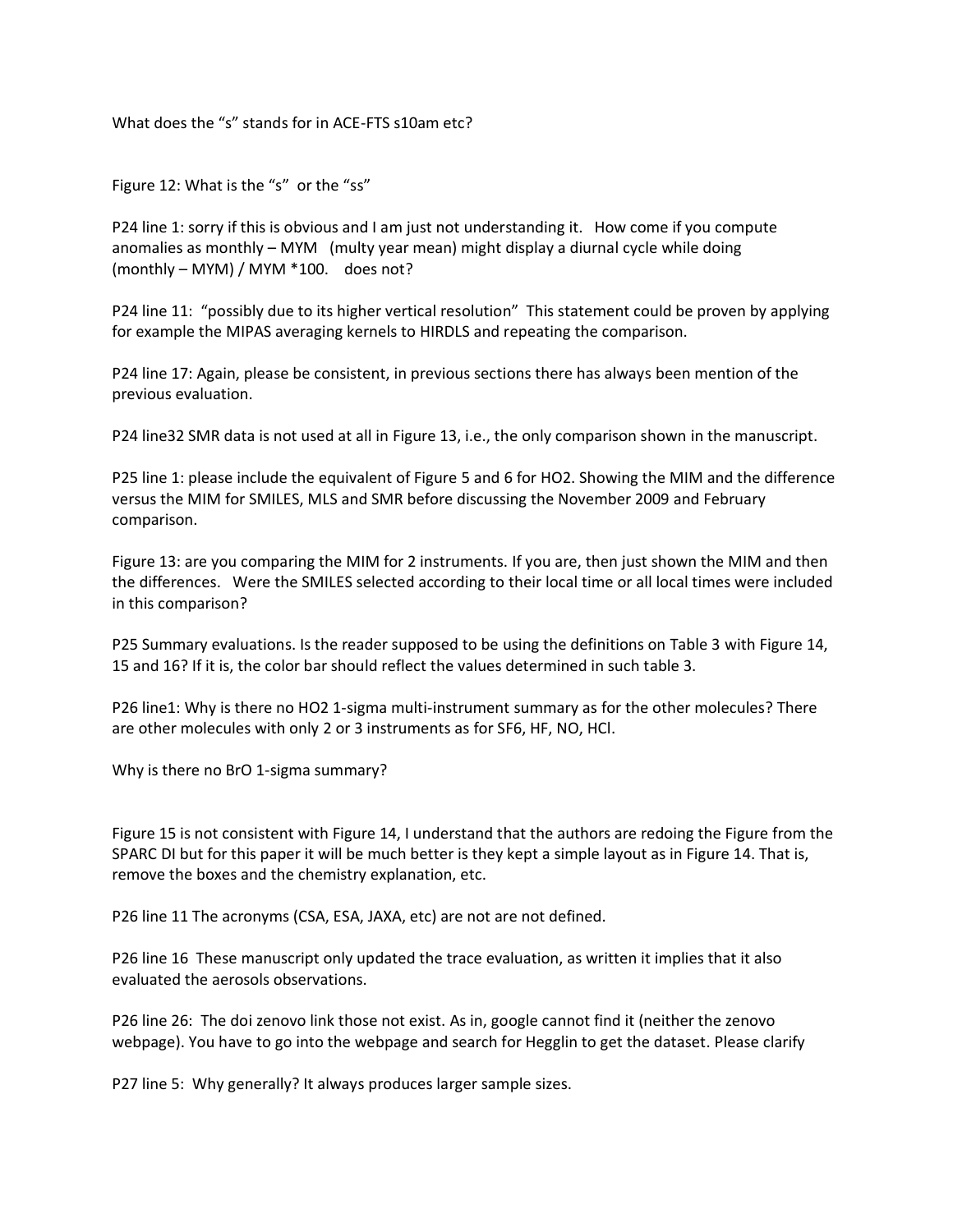P27 line 9: Toohey et al 2013 only shows the sampling biases for Ozone and water vapor. As mention here it seems that it investigated the sampling biases for all molecules included in the SPARC data initiative.

Table 1- References column: Why are some years in brackets and some don't? Cloud top is not an appropriate vertical range, please provide the lowest possible measured altitude in clear sky and then either on the text or as a tablenote specify that in the presence of clouds is from the cloud top. Why do HALOE, UARS and SMR have pressure ranges as well as altitude ranges. Please be consistent.

Table 2: Why does MIPAS have two vertical resolutions? Due to the change in spectral resolution? Please clarify.

What happened to the ascending LT of meas for SCIAMACHY?

How come TES has a LT of meas but not MLS and HIRDLS.

For SAGEIII/ISS - Wang et al has already been published.

Table A1 I think this should be part of the main text. Also, I think the variable type is wrong:

N2O, N2O NR and N2O STD are 3d, [lat, pre, months]

AVE-dom, ave-lat, lst's are 2D. [lat, months]

But all are described as GEO2D.

Further, looking at some files, for example the OMPS-SASK or OSIRIS have other variables: OZONE\_CONCENTRATION\_STANDARD\_ERROR, OZONE\_VMR\_STANDARD\_ERROR OZONE\_COUNT\_IN\_BIN

Table A2. Why do some molecules used different versions? For example, MIPAS (1) uses v21 v20 Table A3. Why is v4.0 in SAGEIII/M3M in brackets? Table A4. Occultation needs to be bold in the Stellar or lunar occultation section.

Table A5. LIMS reference, is there no published reference. This dataset is from 1979? Perhaps this was meant to be Remsberg 2009?

MIPAS additional comments: Meas mode switched in 2004 from high spectral to low spectral resolution. Not from high to high

SAGEIII/ISS reference: Wang et al has been published.

HALOE: the vertical range states up to 80km, please provide the minimum altitude

Table A6. MIPAS: Meas mode switched in 2004 from high spectral to low spectral resolution. SAGEIII/ISS cite 10.1029/2020JD033803. Is there an upper vertical range limit for UARS MLS ?

Table A7 The additional comment for MIPAS in the previous tables is that the Meas mode switched in 2004 from high to low …, in here it says Change in spectral resolution in 2005. Please be consistent. And also the years do not change.